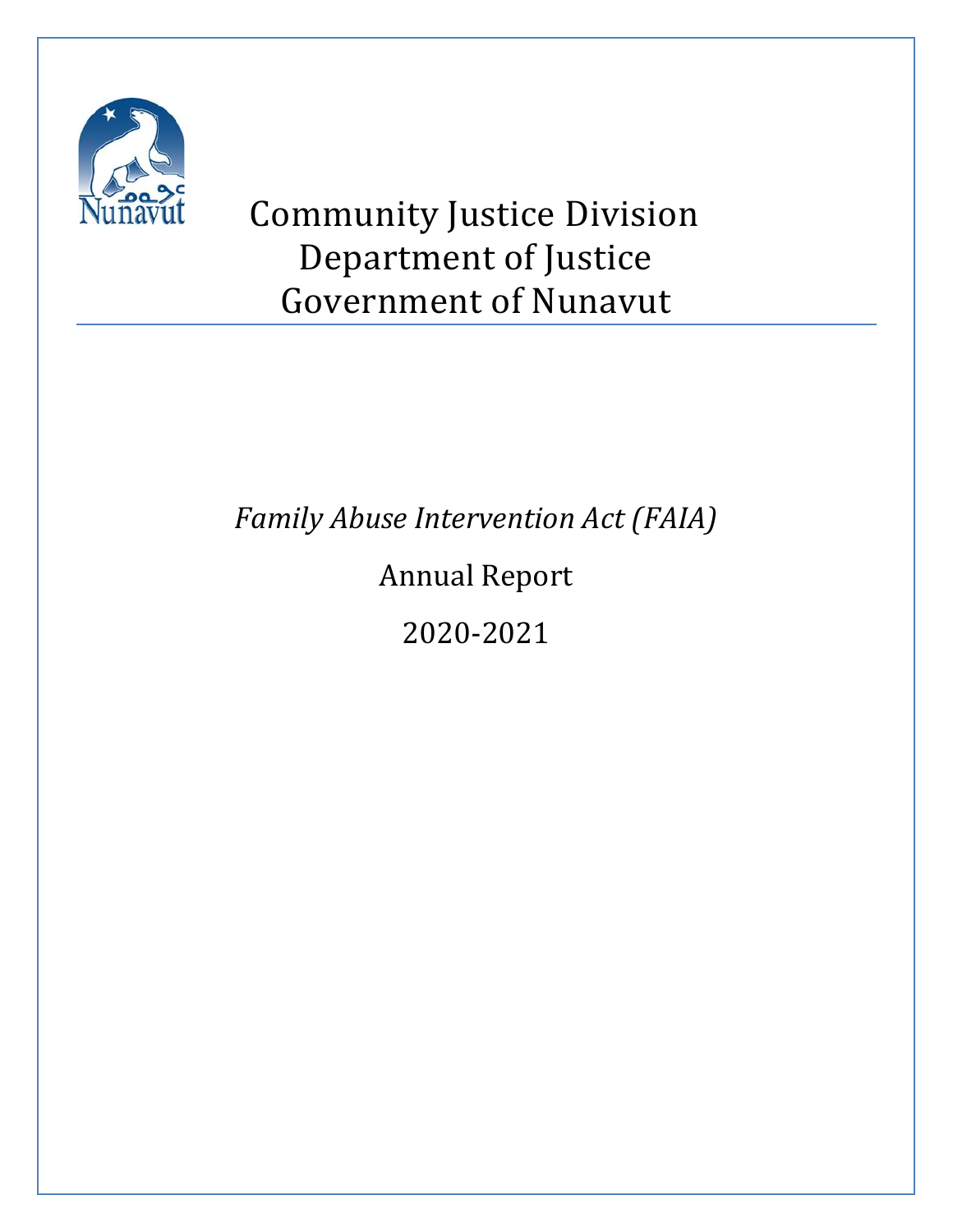# **Contents**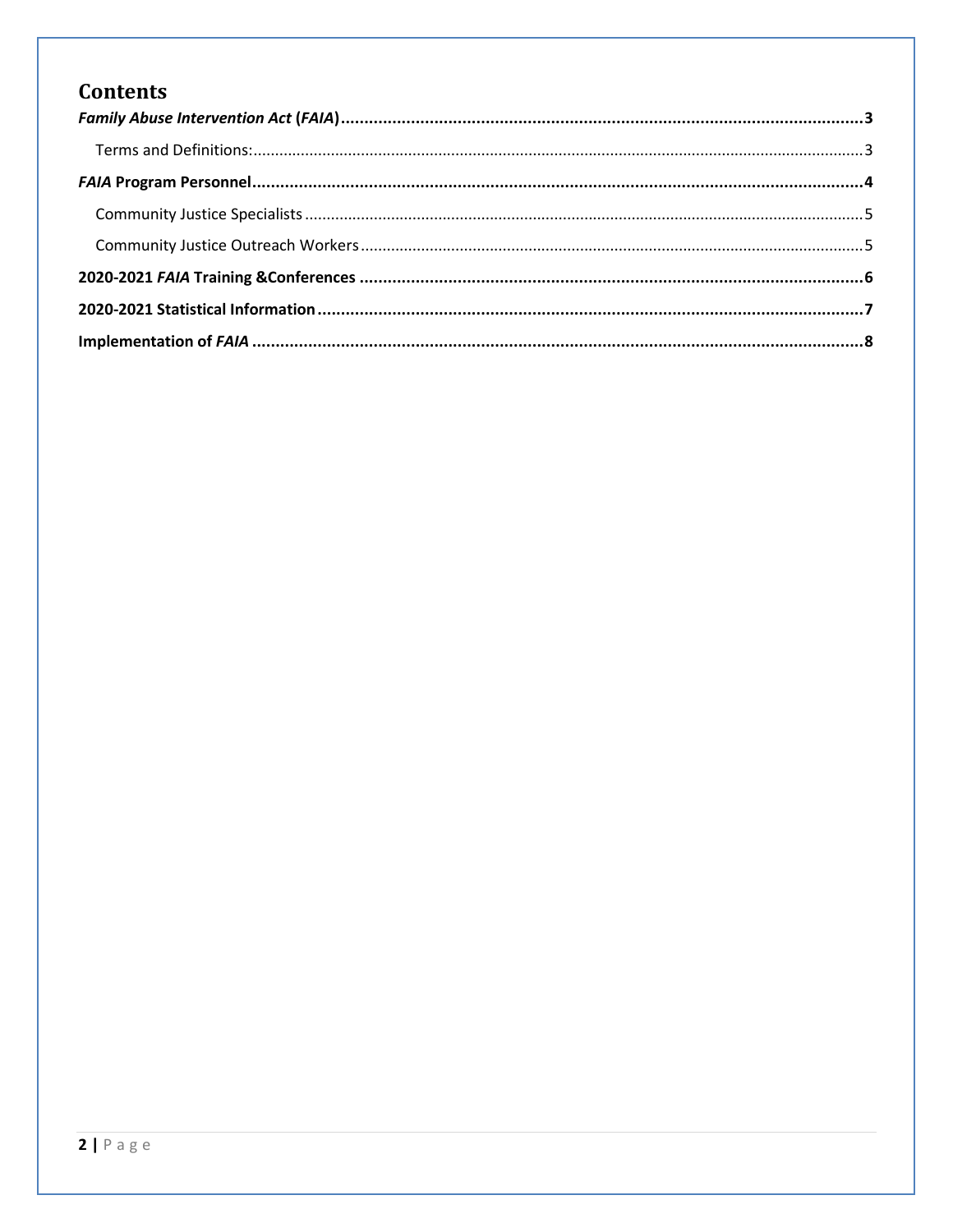## *Family Abuse Intervention Act* **(***FAIA***)**

<span id="page-2-0"></span>In November 2006, after extensive consultations with Nunavut communities, the Legislative Assembly unanimously passed the *Family Abuse Intervention Act* (*FAIA*). *FAIA* came into force on March 1, 2008. The intent of the legislation is to provide Nunavummiut with tools to holistically intervene and prevent abuse by focusing on the immediate need for safety, with simple and efficient processes that are consistent with Inuit values. The spirit and intent of *FAIA* is to prevent abuse and decrease the escalation of abuse.

Under *FAIA* there are four remedies available: Emergency Protection Orders (EPOs), Community Intervention Orders (CIOs), Assistance Orders and Compensation Orders. Additionally*, FAIA* also provides protection from stalking by allowing an Emergency Protection Order or Assistance Order to be used by the victim.

The Community Justice Division of the Department of Justice is responsible for ensuring that Nunavummiut can access EPOs and CIOs in each community across Nunavut. Community Justice Outreach Workers (CJOWs) and Community Justice Specialists are the personnel responsible for the assistance and support of these remedies. Justices of the Peace (JPs) specifically designated as *FAIA* JPs, hold the initial *FAIA* hearings and applications to determine provisions of the EPO and/or CIO. A Community Justice Specialist and a designated Justice of the Peace is on call to assist with emergency protection orders after hours.

#### <span id="page-2-1"></span>**Terms and Definitions:**

**Emergency Protection Order (EPO):** An order granted under subsection 7 of the *Family Abuse Intervention Act (FAIA)* when a JP is satisfied that:

- a) Family abuse has occurred.
- b) There is a reasonable likelihood that the family abuse will continue, resume or be repeated.
- c) By reason of seriousness or urgency, it is necessary for the immediate protection of a person.
- d) A family relationship exists.

EPOs are meant to provide applicants with immediate protection from family abuse in situations where the need is urgent, and the risks are imminent.

**Community Intervention Order (CIO):** An order granted under subsection 17 of *FAIA* when a Justice of the Peace (JP) is satisfied that:

- a) Family abuse has occurred.
- b) It is appropriate to make the order.
- c) A family relationship exists.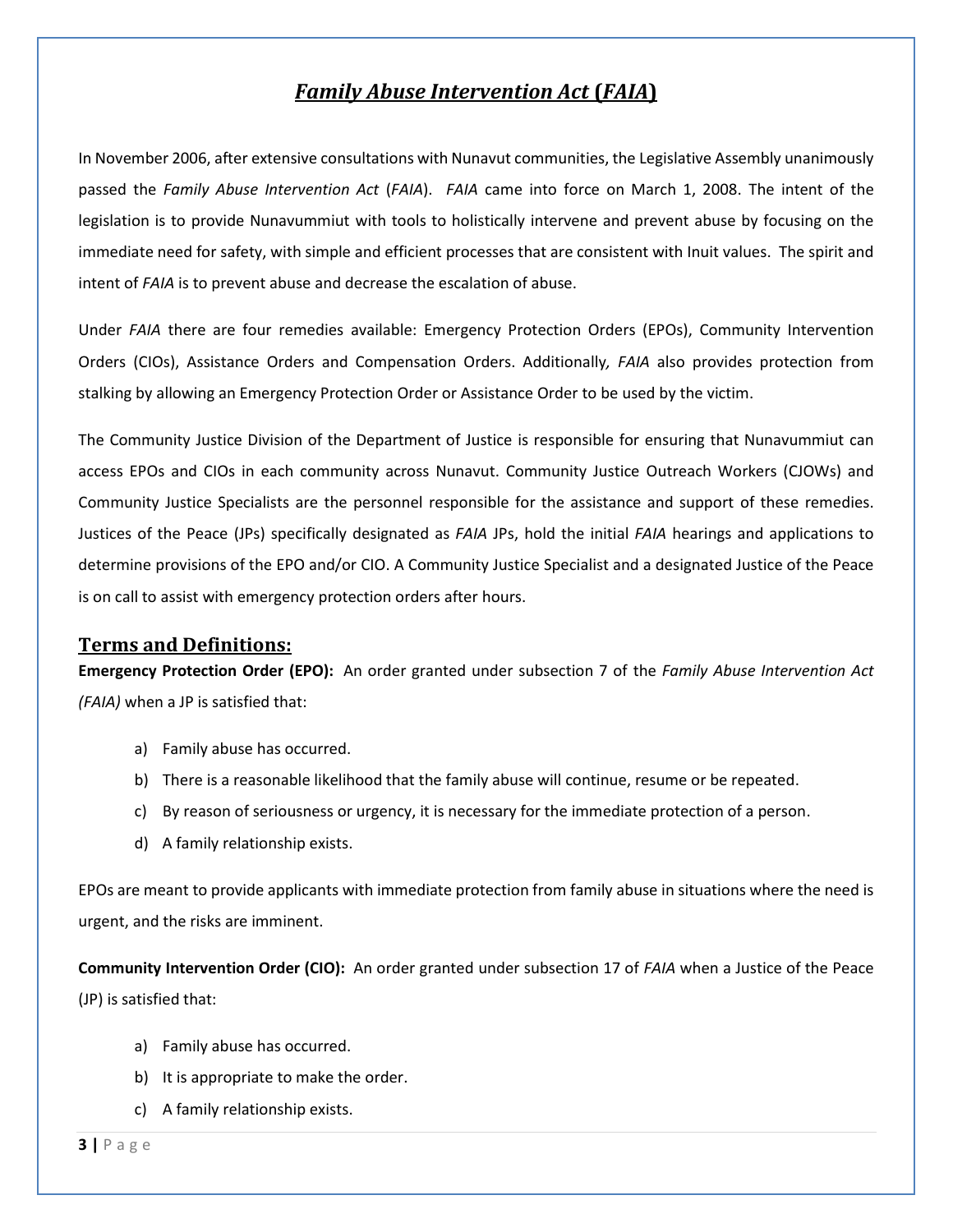CIOs can be applied for by people who are experiencing family abuse but wish to remain in the relationship. CIOs are applied to non-emergency situations so people can address the root causes of the abuse and undergo counseling and/or education. Both the applicant and respondent will see their chosen respective counsellor as outlined in the CIO. Both can choose a traditional counsellor, an Elder, a professional counsellor, or a Justice Committee member.

**Traditional Counselor:** An Elder or a specified respected member of the community.

**Variation of Order:** If there has been a material change in circumstances for the applicant and/or the respondent, an application to vary (change) the EPO can be submitted to the designated Justice of Peace. The variation of one or more provisions of an order does not affect the other provisions in the order.

**Revocation of Order:** If there has been a material change in circumstances for the applicant and/or the respondent and the applicant feels there is no longer a need for the EPO, an application to revoke (cancel) the EPO may be submitted to the designated Justice of the Peace .

**Challenging an Emergency Protection Order:** A respondent against whom an EPO is granted may within 21 days after being given notice of the order, apply to have the EPO revoked. A respondent has the right to obtain the affidavit (Form 5) from the Nunavut Court of Justice (NCJ) having been submitted to the designated JP prior to the ex-parte hearing. Once the respondent obtains the affidavit, an application to challenge the EPO may be submitted to the Civil Registry of the NCJ. Community Justice Outreach Workers(CJOWs) and/or Community Justice Specialists are available to assist respondents with this process. Once the application is received at the NCJ, a clerk gives notice to the respondent and applicant of the scheduled hearing date. Applications to challenge an EPO are then heard before a Judge of the Nunavut Court of Justice.

#### *FAIA* **Program Personnel**

<span id="page-3-0"></span>The FAIA program, housed under the Community Justice Division is organized into six regions. A summary of current positions held within the Community Justice Division in outlined below:

- $\triangleright$  The Kitikmeot Regional Justice Specialist is based in Cambridge Bay.
- $\triangleright$  The Kivallig Regional Justice Specialist is based in Rankin Inlet.
- $\triangleright$  The North Baffin Regional Justice Specialist is based in Pond Inlet.
- $\triangleright$  The South Baffin Regional Justice Specialist is based in Kinngait.
- ➢ Second South Baffin Regional Justice Specialist is based in Pangnirtung.
- $\triangleright$  The Headquarters Justice Specialist is based in Iqaluit.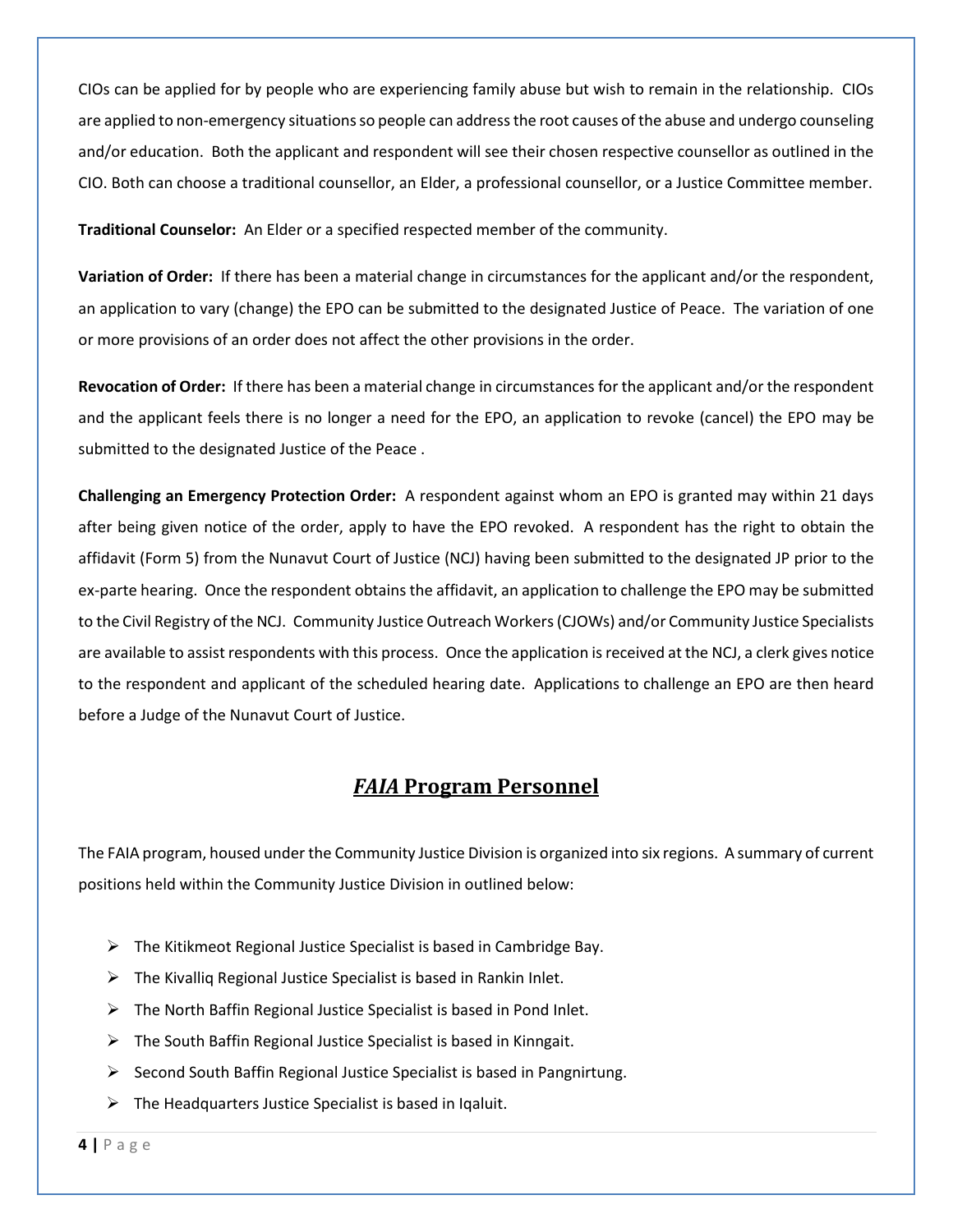In 2020-2021, the following positions continued to be filled through acting assignments and Casual Staffing Actions

- Director of Community Justice
- Community Justice Manager
- Community Justice Specialist position in Pond Inlet
- Community Justice Specialist position in Iqaluit
- Community Justice Specialist position in Pangnirtung
- <span id="page-4-0"></span>• Community Justice Specialist position in Kinngait

#### **Community Justice Manager**

The Community Justice Manager position is located in Iqaluit. Community Justice Manager coordinates and supports the implementation of Family Abuse Intervention Act in Nunavut. The position supervises Community Justice Specialists, trains, and assists them to develop capacity. The Community Justice Manager works in collaboration with other interdepartmental and intergovernmental working groups on issues that are closely related such as crime prevention, violence against women, mental health, addictions, poverty reduction, sexual abuse and suicide prevention. Community Justice Manager chairs the Family Abuse Intervention Act working group to address the gaps in legislation, regulations, policies and procedures to address the root causes of family abuse in Nunavut.

#### **Community Justice Specialists**

The Community Justice Specialists are responsible for administering community-based justice programming and the *FAIA* program within their respective regions. Every region in Nunavut has a Justice Specialist who oversees the program and the work of 25 Community Justice Outreach Workers (CJOWs). Community Justice Specialists supervise, monitor, and support the government's delivery of the *FAIA* program. Community Justice Specialists organize and facilitate training events and workshops for Community Justice Outreach Workers to ensure CJOWs can assist with *FAIA*. Community Justice Specialists also train RCMP members to assist community members with EPOs should a CJOW be unavailable.

Community Justice Specialists are the link between CJOWs, the RCMP, JP's, Civil Court programs and various community resources. Community Justice Specialists are also responsible for providing presentations and outreach to community groups and service providers regarding *FAIA*. Community Justice Specialists review all EPO and CIO applications, as well as applications to vary, revoke, or challenge an order. The Community Justice Specialists operate a 24/7 on-call number to assist with after hour EPO applications across the territory.

#### <span id="page-4-1"></span>**Community Justice Outreach Workers**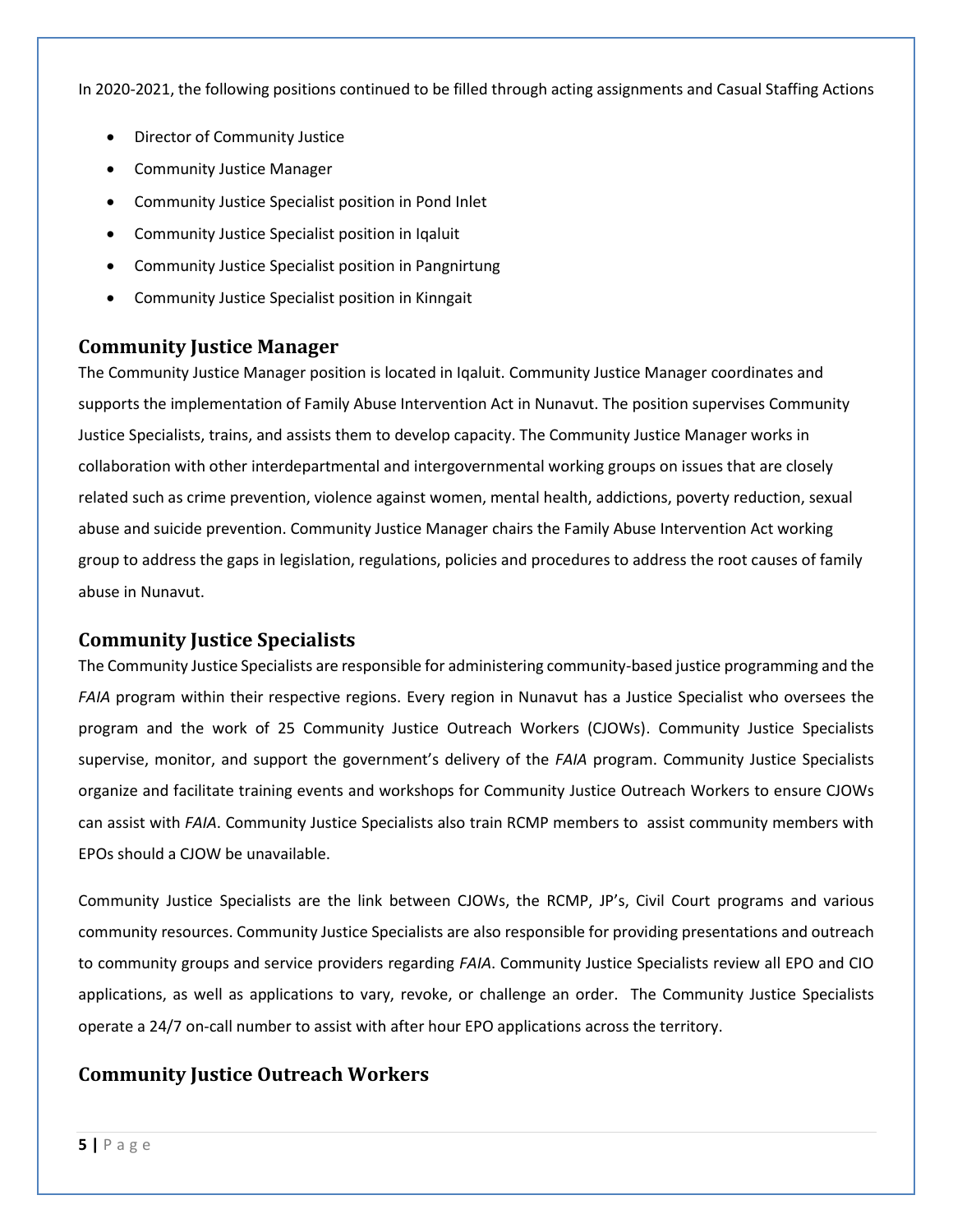Community Justice Outreach Workers (CJOWs) help carry out programs, activities, and services related to *FAIA*. CJOWs assist with the Emergency Protection Order (EPO) and the Community Intervention Order (CIO) application process, which includes filling out forms, facilitating hearings with a *FAIA* Justice of the Peace, and assisting with applications to vary, revoke, or challenge orders. CJOWs answers questions regarding orders and connect respondents with referrals for counselling services. They also provide safety planning, after-care, and other referrals to health centers, Family Services, and Nunavut Victim Services as needed.

#### **Justice of the Peace**

Designated Justices of the Peace (JP) conduct hearings for Emergency Protection Orders and Community Intervention Orders. There are three full time Justices of the Peace in Iqaluit, at the Nunavut Court of Justice as well as three Justices of the Peace who remain on call to conduct Emergency Protection Order hearings after work hours and on weekends. On call Justices of the Peace are in Iqaluit, Pond Inlet and Grise Fiord. JPs are responsible for conducting hearings, drafting orders and if granted, send orders to RCMP detachments. The Justice of the Peace program provides ongoing training and support for on call JPs. JPs also participate in FAIA working group meetings to discuss various concerns regarding FAIA. They regularly meet with Community Justice personnel to discuss their concerns and improve services.

## **2020-2021** *FAIA* **Training &Conferences**

#### <span id="page-5-0"></span>**CJOW Training: Community Visits**

During 2020,2021, Community Justice Specialists travelled to and gave *FAIA* training to CJOWs in the following communities: Taloyoak, Gjoa Haven, Clyde River, Kimmirut, Igloolik, and Whale Cove. Additionally, Community Justice Specialists residing in Cambridge Bay, Rankin Inlet, Iqaluit, Pond Inlet, Coral Harbour and Pangnirtung regularly met with RCMP and other stakeholders to provide continued *FAIA* support.

During community visits, CJOWs were trained to assist clients with EPOs and CIOs. Community Justice Specialist provided CJOWs with specialized training on the EPO and CIO application process. Training included: interview/ assessment skills, drafting applications/affidavits, varying, revoking, and challenging orders, submitting application packages, communicating with Justices of the Peace, conducting hearings, follow-up processes, respondent support and properly documenting files for statistical purposes. CJOWs were also trained in confidentiality and the importance of the Duty to Report under the *Child and Family Act*.

Community Justice Specialists also provided FAIA training to RCMP officers, Social Services, and Community/Mental Health Nurses. Community Justice Specialists also met with RCMP officers, Family Services, Health Centers,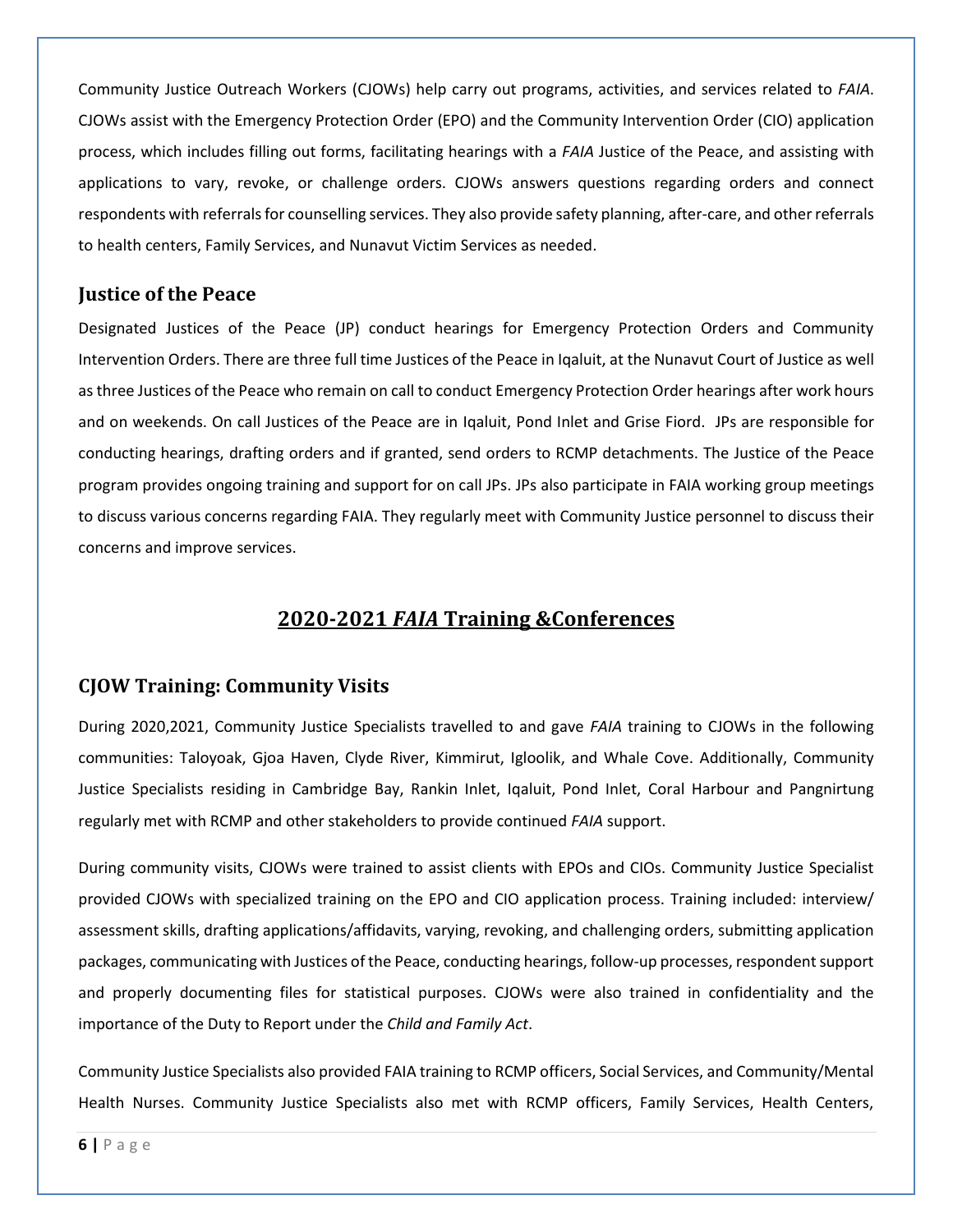Government Liaison Officers, Housing Associations, and other front-line service providers to give presentations on remedies available under FAIA, provide pamphlets, establish communication with them and provide resources.

In 2020-2021, due to the Covid-19 pandemic and various lockdowns and travel restrictions, Community Justice Specialists and Community Justice Outreach Workers utilize Microsoft Teams, teleconference and other technology for trainings and workshops.

### **2020-2021 Statistical Information**

<span id="page-6-0"></span>In 2020-2021, Community Justice staff assisted with 78 Emergency Protection Order (EPO) applications. This is a significant increase from the previous fiscal year's total number of 44. Despite the challenges of the ongoing thread of the COVID-19 pandemic, Community Justice Specialists and Community Justice Outreach Workers continue to work collaboratively with stakeholders to increase awareness of FAIA in the communities and provide consistent support to Nunavummiut experiencing family abuse.

The Emergency Protection Order (EPO) is the most frequently used order under FAIA (see Appendix). The original intent of FAIA saw Community Intervention Orders (CIOs) used more often than EPOs. Recognizing this has not been the case, Community Justice Specialists and CJOWs continue to promote and encourage the use of CIOs. There are several factors contributing to the low numbers of CIO applications (see Appendix). As a voluntary process, both applicant and respondent must be willing to attend counselling to improve their relationship and decrease the likelihood of family abuse.

Often CJOWs do not receive referrals for families experiencing family abuse until it has become a crisis and emergency intervention is required. CJOWs ask traditional counselors to provide counselling services to the applicant and respondent when they are interested. Clients may often inquire about CIOs and choose to voluntarily start counselling sessions without going through an official CIO process. Since CIOs require the voluntary participation of both the applicant and respondent, the respondent often declines to participate. If however, both applicant and respondent decide to participate and are actively engaged in setting up counselling services, the participants often decline to attend a hearing because there is already a mutually agreed upon plan for counselling. As a result, the CIO is not issued.

In order to increase the use of CIOs, the Community Justice Division has continued to collaborate and provide training to RCMP, Family Services and Health Center staff in order to identify families who may benefit from a CIO. CJOWs continue to increase awareness of community service providers in order to enhance their ability to identify at-risk families. CJOWs also speak with EPO applicants when the EPO is nearing an end to give the option of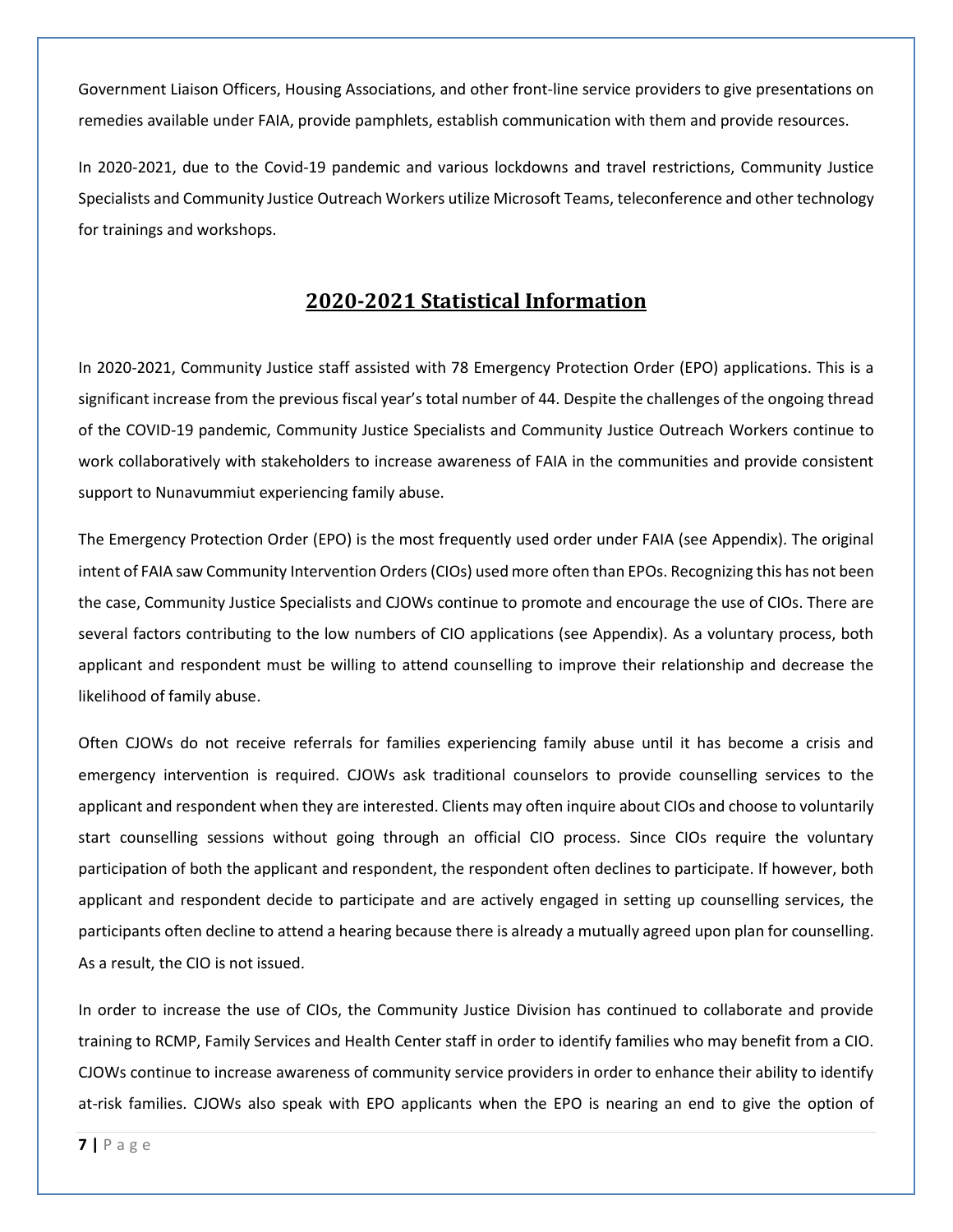transitioning into a CIO, in order to better support families that wish to maintain their relationships moving forward. Community Justice Specialists deliver presentations and information sessions when doing community visits to ensure that all relevant service providers are aware of EPOs/CIOs so they can make the proper referrals.

#### **Implementation of** *FAIA*

<span id="page-7-0"></span>*FAIA* came into force in 2008 and was created to protect Nunavummiut from family violence and assist by creating plans to support healing within families. The *Family Abuse Intervention Act* is an important part of Community Justice's role in promoting awareness about the harms of family abuse, the methods of prevention and the availability of assistance for those who are experiencing abuse. Community Justice has continued to strive to ensure that Nunavummiut who are victims of family abuse are supported and directed to appropriate remedies through *FAIA*.

Although *FAIA* has helped families across the territory in times of crisis, there is need to review legislation and ensure it meets its original mandate. Community Justice, with support from Policy and Planning, started the legislative review process for *FAIA*. This included a review of past working group material, research into prior *FAIA* reports and the beginning stages of consultations with key stakeholders.

*FAIA* legislative review process began in May 2020. Policy Analysts started consultations with stakeholders in mid-2020. Community Justice and Policy and Planning team will travel to communities in Nunavut for community consultations.

Pauktuutit Inuit Women of Canada has partnered with the Nunavut Law Society to conduct a research and education campaign surrounding *FAIA*. The Department of Justice is working closely with Pauktuutit and the Law Society on this project as this project is beneficial for the legislative review currently being undertaken by the Department of Justice.

Community Justice will continue to focus on educating CJOWs, Community Justice Committee members and other stakeholders about *FAIA*. Moving forward, Community Justice will strive to increase training, education/public awareness, crime prevention, and improve victim services for all of Nunavummiut as part of its mandate under *FAIA*.